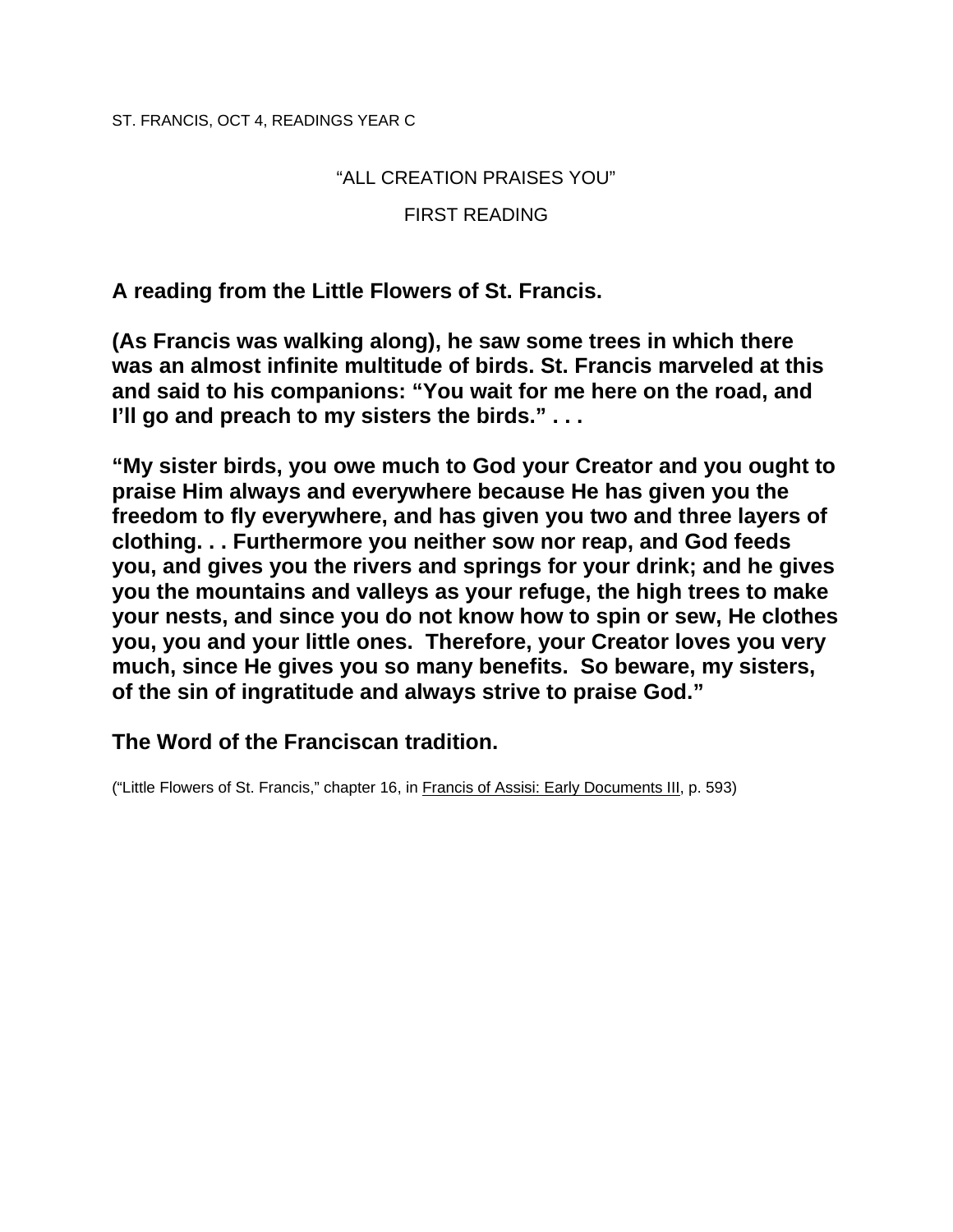## **Second Reading**

**A reading from the letter of Paul to the Colossians.** 

**Christ Jesus is the image of the invisible God, the firstborn of all creation; for in him all things in heaven and on earth were created, things visible and invisible, whether thrones or dominions or rulers or powers—all things have been created through him and for him. He himself is before all things, and in him all things hold together.** 

**He is the head of the body, the church; he is the beginning, the firstborn from the dead, so that he might come to have first place in everything. For in him all the fullness of God was pleased to dwell, and through him God was pleased to reconcile to himself all things, whether on earth or in heaven, by making peace through the blood of his cross.** 

# **The Word of the Lord.**

(Colossians 1:15-20, new revised standard translation)